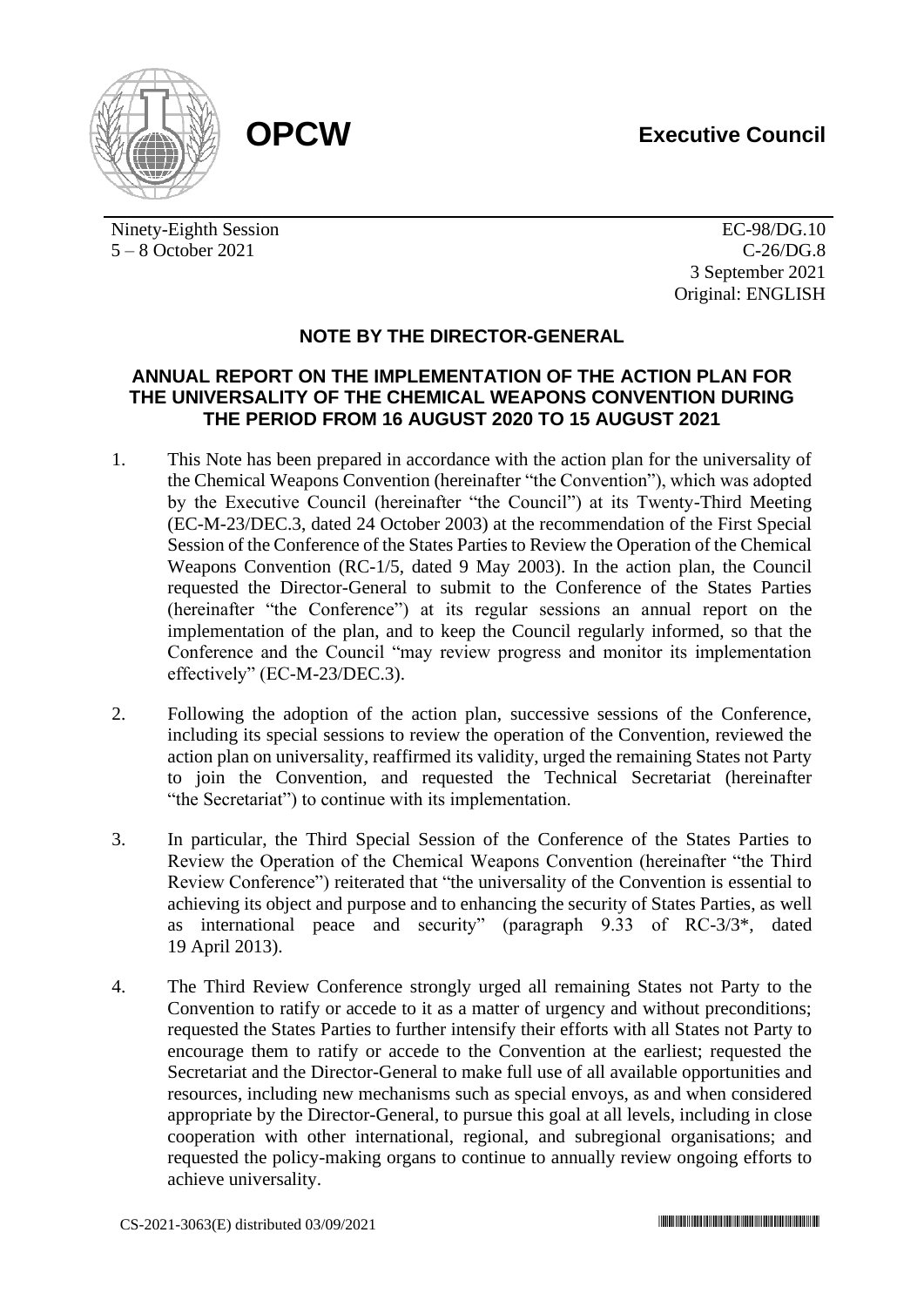EC-98/DG.10 C-26/DG.8 page 2

- 5. This report provides an overview of recent developments with regard to the status of participation in the Convention and the universality activities undertaken by the Secretariat since the last annual report on the implementation of the action plan (EC-95/DG.20 C-25/DG.12, dated 25 September 2020), and covers the period from 16 August 2020 to 15 August 2021.
- 6. As at 15 August 2021, there were 193 States Parties to the Convention, and four States that had not ratified or acceded to the Convention. Of these, one had signed the Convention and three were non-signatories. The annex to this Note lists the States that were not Party to the Convention as at 15 August 2021.
- 7. Despite the restrictions brought about by the COVID-19 pandemic, the Secretariat continued reaching out to the remaining States not Party and actively promoted universal adherence to the Convention within the framework of the action plan for universality throughout the reporting period.
- 8. The Director-General continued to accord high priority to universality and maintained high-level contacts with representatives of States not Party to create awareness and sustain a positive dialogue on the importance of joining the Convention. In the context of limitations placed on in-person engagements owing to the COVID-19 pandemic, the Director-General made full use of his contacts with States Parties and other international organisations and their organs, including the United Nations Security Council, to underline the importance of universality and to build support for the efforts of the Secretariat in this regard.
- 9. The Secretariat continued to promote participation of representatives of States not Party in various OPCW-related events and activities, including Parts I and II of the Twenty-Fifth Session of the Conference.
- 10. The activities carried out by the Secretariat to promote the universality of the Convention are detailed below. As in previous years, these activities were financially supported through the Programme and Budget of the OPCW.
- 11. During the period under review, Israel remained the only signatory State not Party to the Convention. The Secretariat has maintained contacts with representatives of Israel at the Embassy of Israel in the Netherlands. At the Twenty-Fifth Session of the Conference, six representatives of Israel participated remotely as observers. In addition, the Ambassador of Israel to the Netherlands issued a statement to the Conference.
- 12. There are three remaining countries that are neither signatories nor States Parties to the Convention, namely the Democratic People's Republic of Korea, Egypt, and South Sudan.
- 13. Over the reporting period, the Democratic People's Republic of Korea did not respond to ongoing attempts by the Secretariat to initiate contact or to invitations to participate in OPCW-related activities.
- 14. With regard to Egypt, the Egyptian Council for Foreign Affairs participated in the Twenty-Fifth Session of the Conference.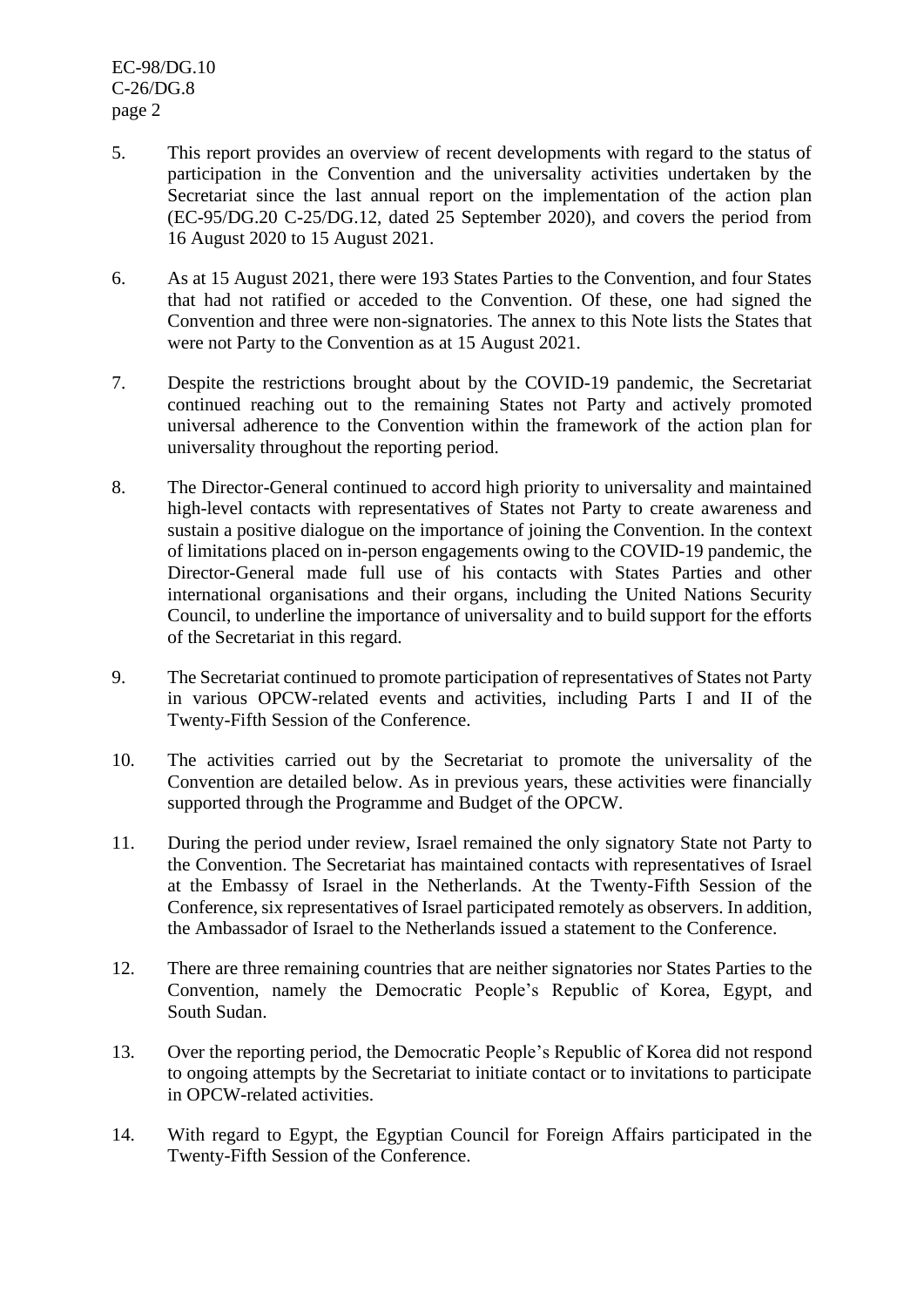- 15. Concerning South Sudan, the Secretariat has maintained contacts with representatives of South Sudan at its Embassy in Brussels, Belgium.
- 16. The Secretariat will continue to accord high priority to the fulfilment of the goal of universality as established under the action plan and the relevant decisions of the Council and the Conference. In this respect, the Secretariat would reiterate its invitation to States Parties to provide financial and other support to its efforts and activities in this area.
- 17. As in the past, the promotion of universal adherence to the Convention will be pursued through the utilisation of all available resources and opportunities, including diplomatic channels, international forums, and cooperation with States Parties and the United Nations, as well as with other international and regional organisations.
- 18. With the progressive reduction in the number of States not Party, the strategy of the Secretariat in implementing the action plan focuses on a bilateral approach. As such, the Secretariat will remain sensitive to the varying stages of progress regarding Convention membership and will maintain its proactive pursuit of a strategy of tailored activities for each State not Party based on the actual degree of its readiness. The Secretariat will use possible opportunities fitted to each case and continue to urge States not Party to consider joining the Convention, or to facilitate their respective internal processes with a view to gaining their membership as soon as possible. Given the foreseeable challenges to achieving full universality of the Convention, the Director-General will continue to urge all States Parties to further intensify their own efforts to realise this goal.

Annex: States not Party as at 15 August 2021